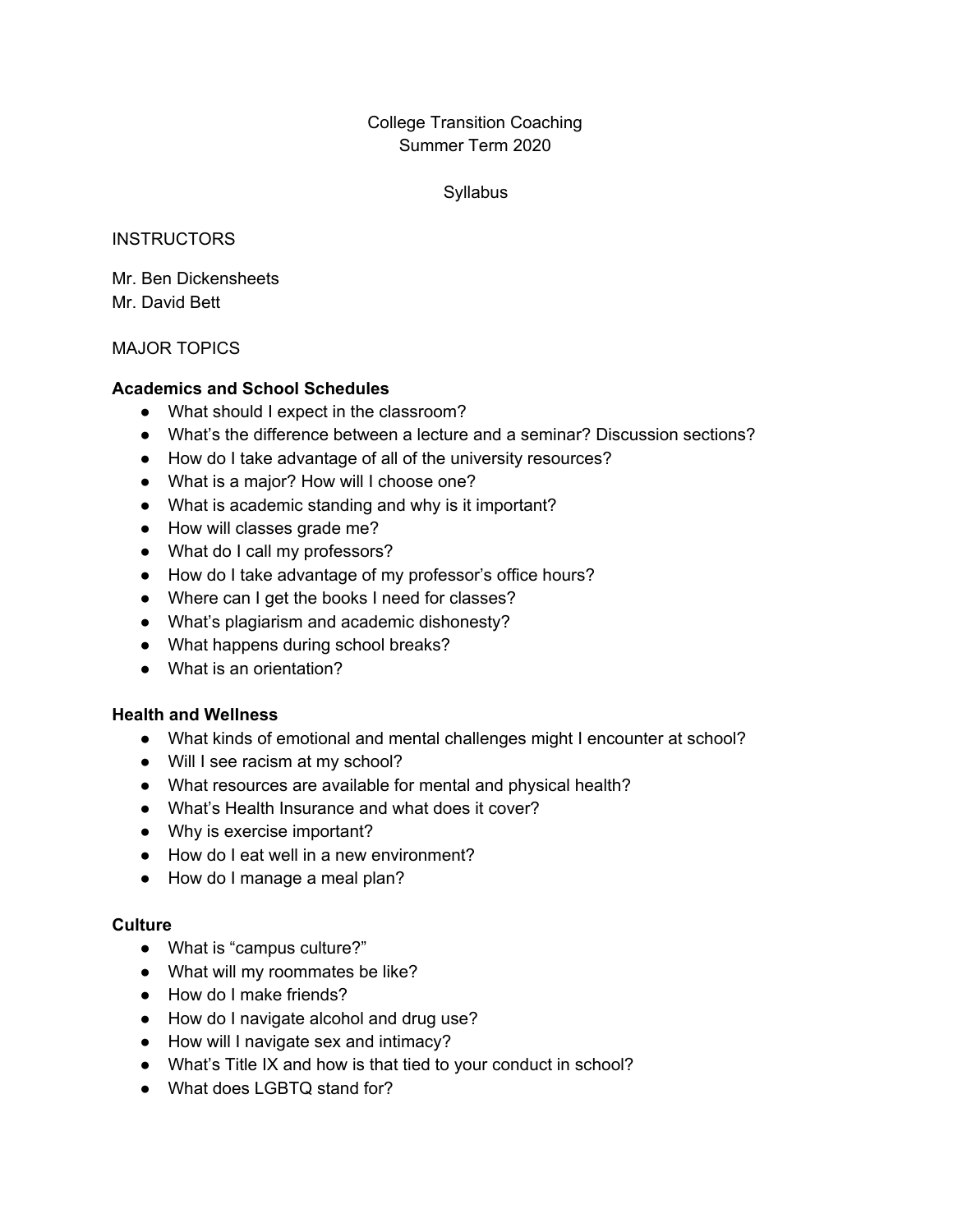- What are discrimination and intersectionality?
- What is religious life like?
- How do I manage my time when in school given the added responsibilities?
- How do I stay safe online?

#### **Jobs and Internships**

- What kind of job might I be able to get while I'm at school?
- What are the legal restrictions for working?
- What are my tax obligations as an international student?
- What should I plan to do during the summer?
- What resources will my school have to help me find job and fellowship opportunities?

## **Practicalities**

- What is a budget?
- How do I open a bank account? Checking and savings? (Cash-back etc bank perks)
- What's the difference between a credit and debit card? (What's credit?)
- How do I get a phone? What's a phone plan? How can I call home cheaply?
- What should I pack with me when I travel?
- What things will I need to purchase when I arrive?
- How do I navigate winter and the cold weather?
- How do I write a formal email?

### CLASS EXPECTATIONS

- We expect you to be "in class" actively participating every day
- Any work assigned as "pre-work" in the syllabus must be complete before the start of that class period
- Homework assignments will be due before the start of class on the day that they are due, unless otherwise noted
- The topics that we will be discussing are challenging and in many cases quite personal. We expect you all to go into these conversations ready to challenge your assumptions about the world
- We expect you to think about the way that your words may impact the other people in the classroom, and to make sure that what we all say is welcoming and non-judgmental

### **SCHEDULE**

### **Week 1 (June 22 - 26)**

**Monday Class 1: How do academics work at university?** Key questions: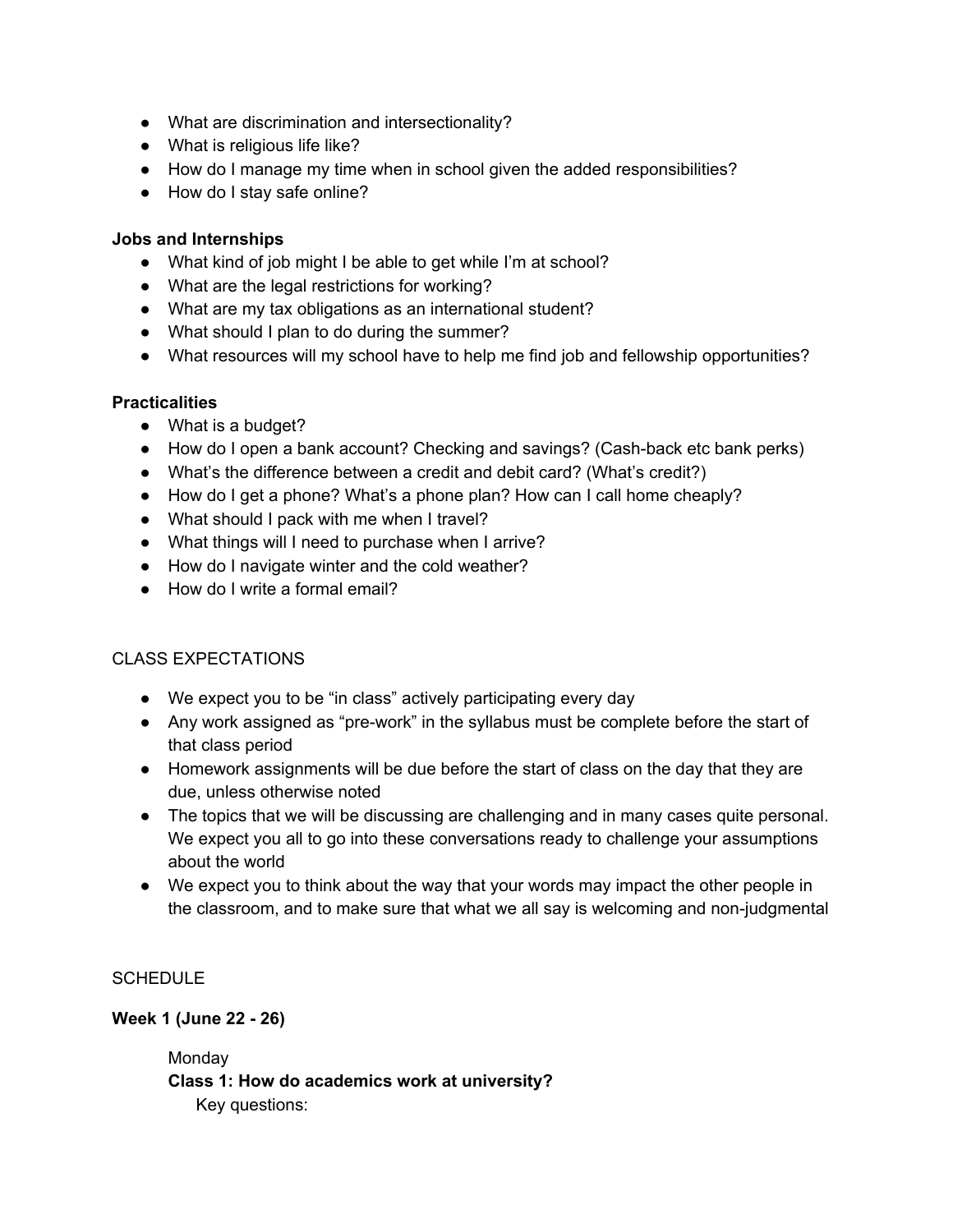- What should I expect in the classroom?
- What's the difference between a lecture and a seminar? Discussion sections?
- How do I take advantage of all of the university resources?
- What is a major? How will I choose one?
- How do I graduate?

Pre-work:

● Watch:

[https://www.youtube.com/watch?v=xUxF\\_UgTCRo&list=PLk5BzxXvztXugZN](https://www.youtube.com/watch?v=xUxF_UgTCRo&list=PLk5BzxXvztXugZNSQtLm0h8z1p3Dh3yzu&index=2&t=0s) [SQtLm0h8z1p3Dh3yzu&index=2&t=0s](https://www.youtube.com/watch?v=xUxF_UgTCRo&list=PLk5BzxXvztXugZNSQtLm0h8z1p3Dh3yzu&index=2&t=0s)

● Research your own school. What majors are offered? What are the graduation requirements?

Homework:

● Choose a major that is offered at your school. It does *not* have to be one you think you are planning to study. Based on the graduation requirements, create a draft plan of study for four years that will allow you to graduate on-time. Due: Friday, June 26. You will discuss with classmates and teachers during Friday's class period.

#### **Wednesday**

### **Class 2: Academic standing**

Key questions:

- What is academic standing and why is it important?
- How will classes grade me?
- What do I call my professors?
- How do I take advantage of my professor's office hours?
- Where can I get the books I need for classes?

Pre-work:

● Figure out which type of visa and/or study permit you will be using for university. Research the requirements that are associated with this visa or permit. Is there a renewal process?

Homework:

● For one of the courses you put on your study plan, find the syllabus. How will the class be graded? What materials will you need to purchase to participate in this class? Figure out where you can find the materials and how much they will cost. Due: Friday, June 26.

### Friday

### **Class 3: Plagiarism and academic honesty**

Key question:

● What is plagiarism and academic dishonesty? Pre-work:

● Homework assignments from classes 1 and 2 Homework: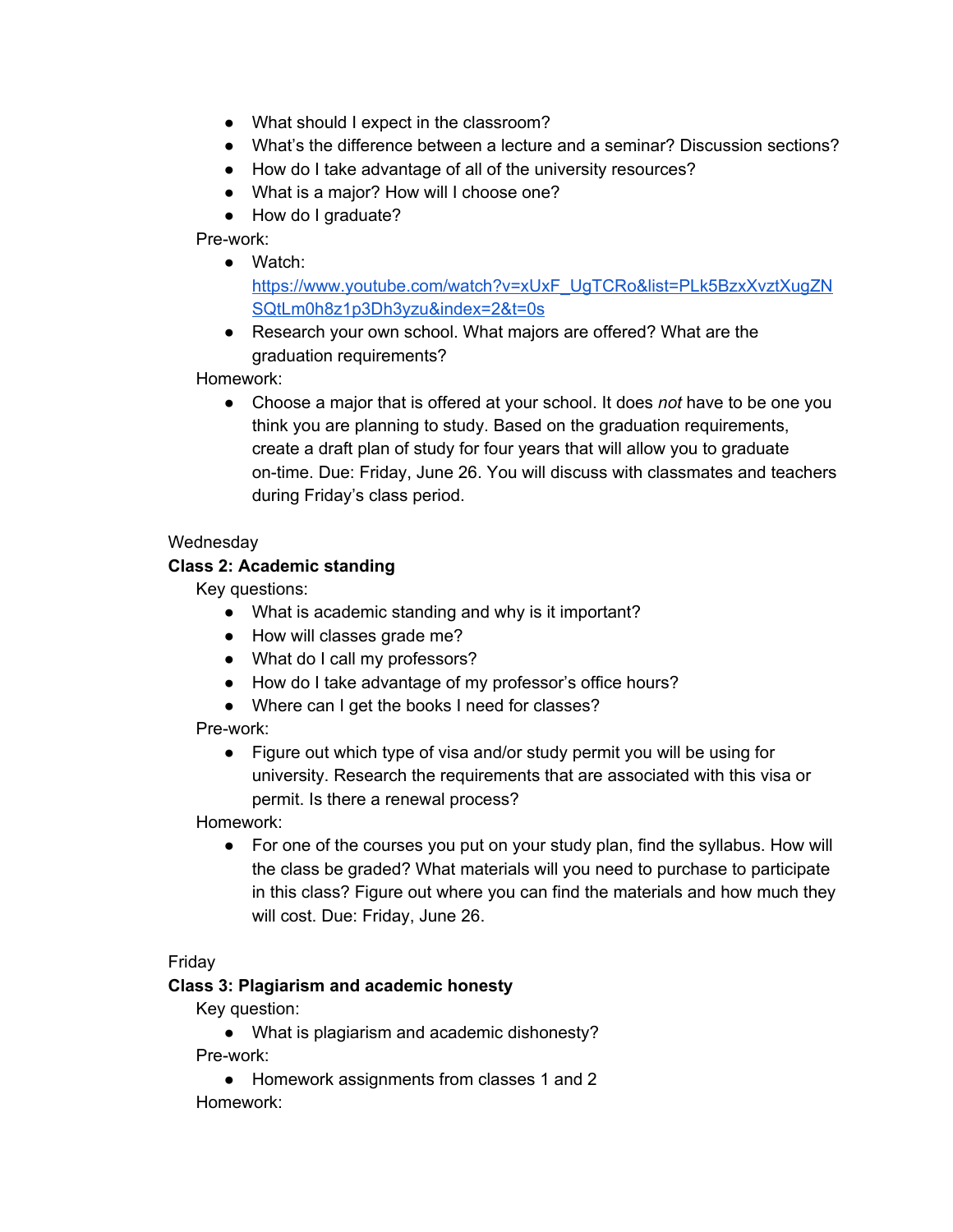● To be assigned in class, due Monday.

### **Week 2 (June 29 - July 3)**

Monday

### **Class 4: Academic schedule**

Key questions:

- What happens during school breaks?
- What is an orientation?

Pre-work:

● To be announced

Homework:

● To be announced

## **Wednesday**

## **Class 5: Emotional and mental challenges (Day 1)**

Key question:

● What kinds of emotional and mental challenges might I encounter at school?

Pre-work:

● To be announced

Homework:

● To be announced

### Friday

## **Class 6: Emotional and mental challenges (Day 2)**

Key questions:

- Will I see racism at my school?
- What will it look like? How can I handle it?

Pre-work:

● To be announced

Homework:

● To be announced

## **Week 3 (July 6 - July 10)**

Monday

### **Class 7: Health resources**

Key questions:

- What resources are available for mental and physical health?
- What's Health Insurance and what does it cover?
- Why is exercise important?

Pre-work: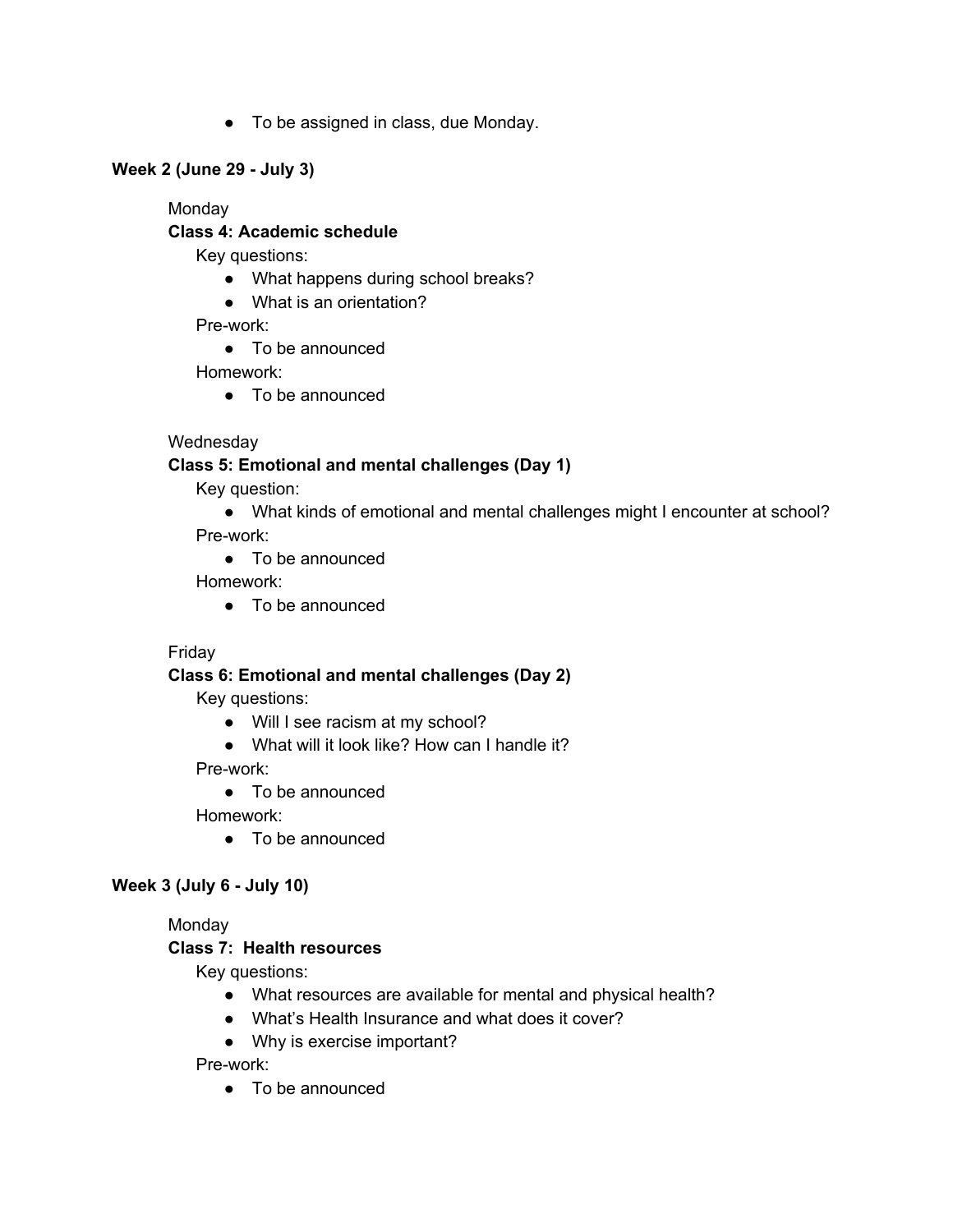Homework:

● To be announced

### **Wednesday**

## **Class 8: Eating well**

Key questions:

- How do I eat well in a new environment?
- How do I manage a meal plan?

Pre-work:

● To be announced

Homework:

● To be announced

## Friday

## **Class 9: Flex day for additional health and wellness topics**

Key questions:

● To be announced

Pre-work:

● To be announced

Homework:

● To be announced

### **Week 4 (July 13 - 17)**

Monday

### **Class 10: Introduction to campus culture**

Key questions:

- What is "campus culture?"
- What will my roommates be like?
- How do I make friends?

Pre-work:

● To be announced

Homework:

● To be announced

### **Wednesday**

### **Class 11: Drugs and alcohol**

Key question:

● How do I navigate alcohol and drug use?

Pre-work:

● To be announced

Homework: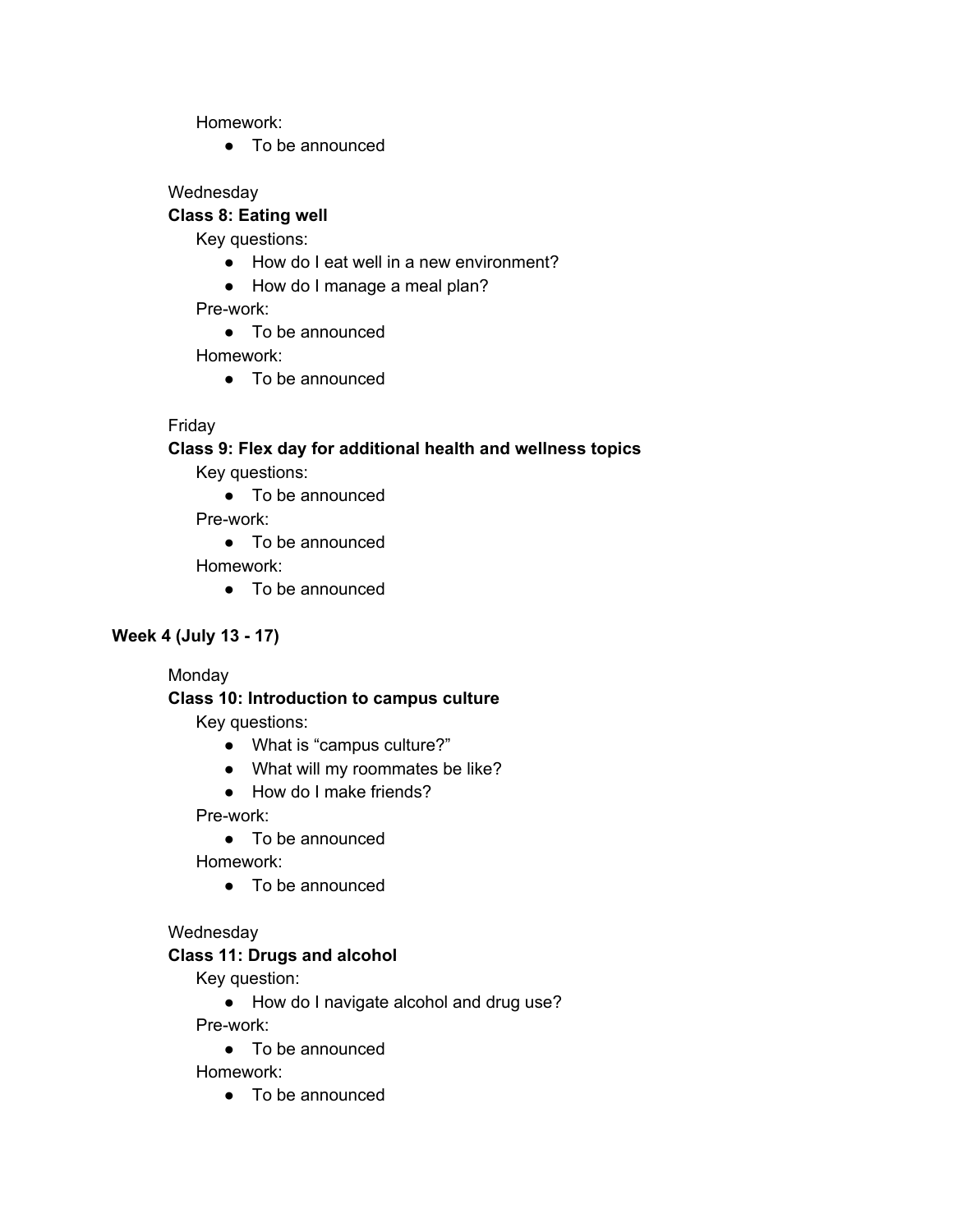#### Friday

#### **Class 12: Sex and intimacy**

Key questions:

- How will I navigate sex and intimacy?
- What is Title IX and how is that tied to your conduct in school? Pre-work:

● To be announced

Homework:

● To be announced

### **Week 5 (July 20 - 24)**

Monday

**Class 13: LGBTQ+**

Key questions:

- What does LGBTQ stand for?
- What are discrimination and intersectionality?

Pre-work:

● To be announced

Homework:

● To be announced

## **Wednesday**

### **Class 14: Religion and time management**

Key questions:

- What is religious life like?
- How do I manage my time when in school given the added responsibilities?

Pre-work:

● To be announced

Homework:

● To be announced

## Friday

### **Class 15: Online safety**

Key questions:

● How do I stay safe online?

Pre-work:

● To be announced

Homework: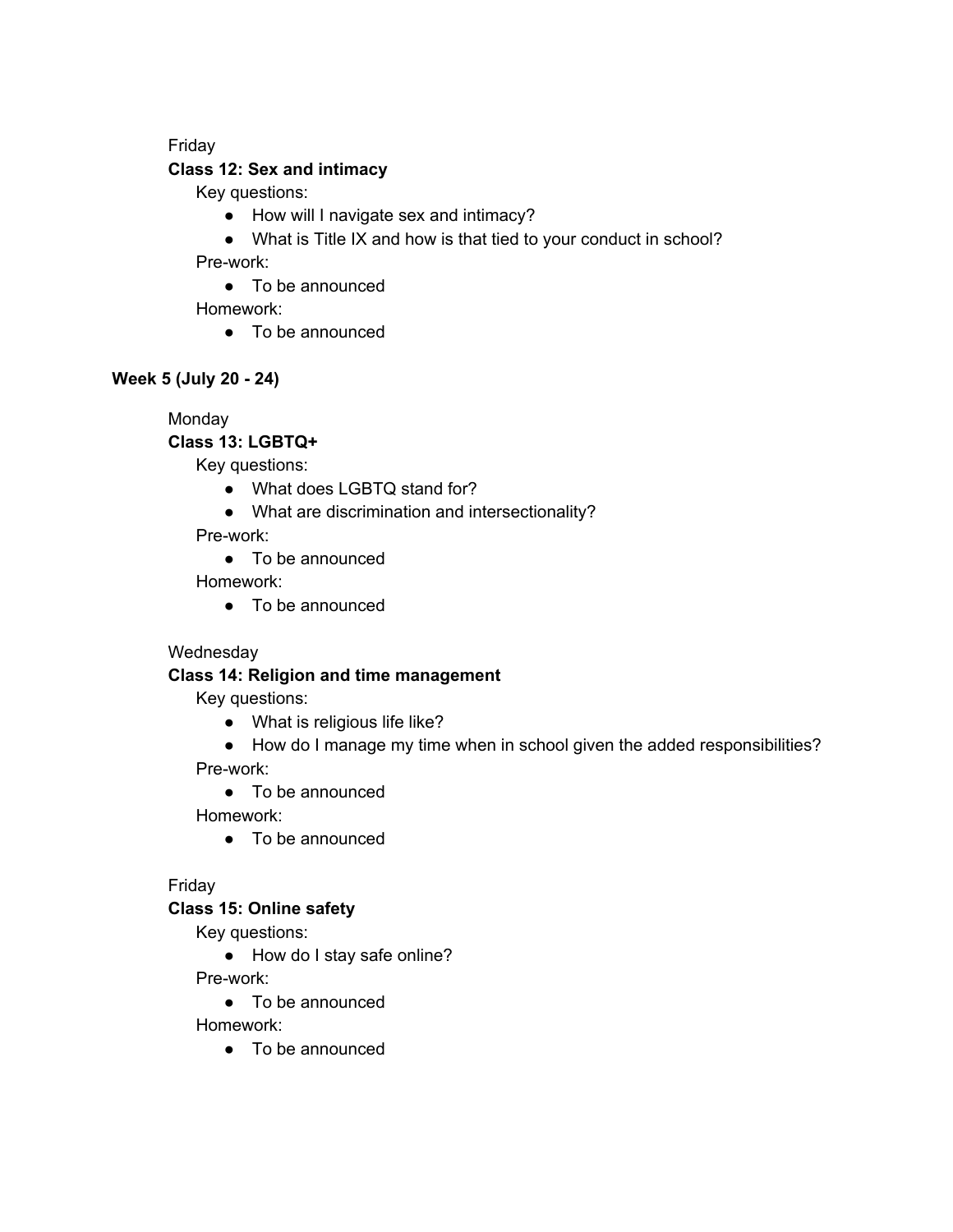#### **Week 6 (July 27 - 31)**

Monday

### **Class 16: Flex day for additional culture topics**

Key questions:

● To be announced

Pre-work:

● To be announced

Homework:

● To be announced

## **Wednesday**

## **Class 17: Jobs and taxes**

Key questions:

- What kind of job might I be able to get while I'm at school?
- What are the legal restrictions for working?
- What are my tax obligations as an international student?

Pre-work:

● To be announced

Homework:

● To be announced

## Friday

## **Class 18: Fellowships and summer opportunities**

Key questions:

- What should I plan to do during the summer?
- What resources will my school have to help me find job and fellowship opportunities?

Pre-work:

● To be announced

Homework:

● To be announced

## **Week 7 (Aug 3 - 7)**

### Monday

## **Class 19: Budgeting and money management**

Key questions:

● What is a budget?

Pre-work:

● To be announced

Homework: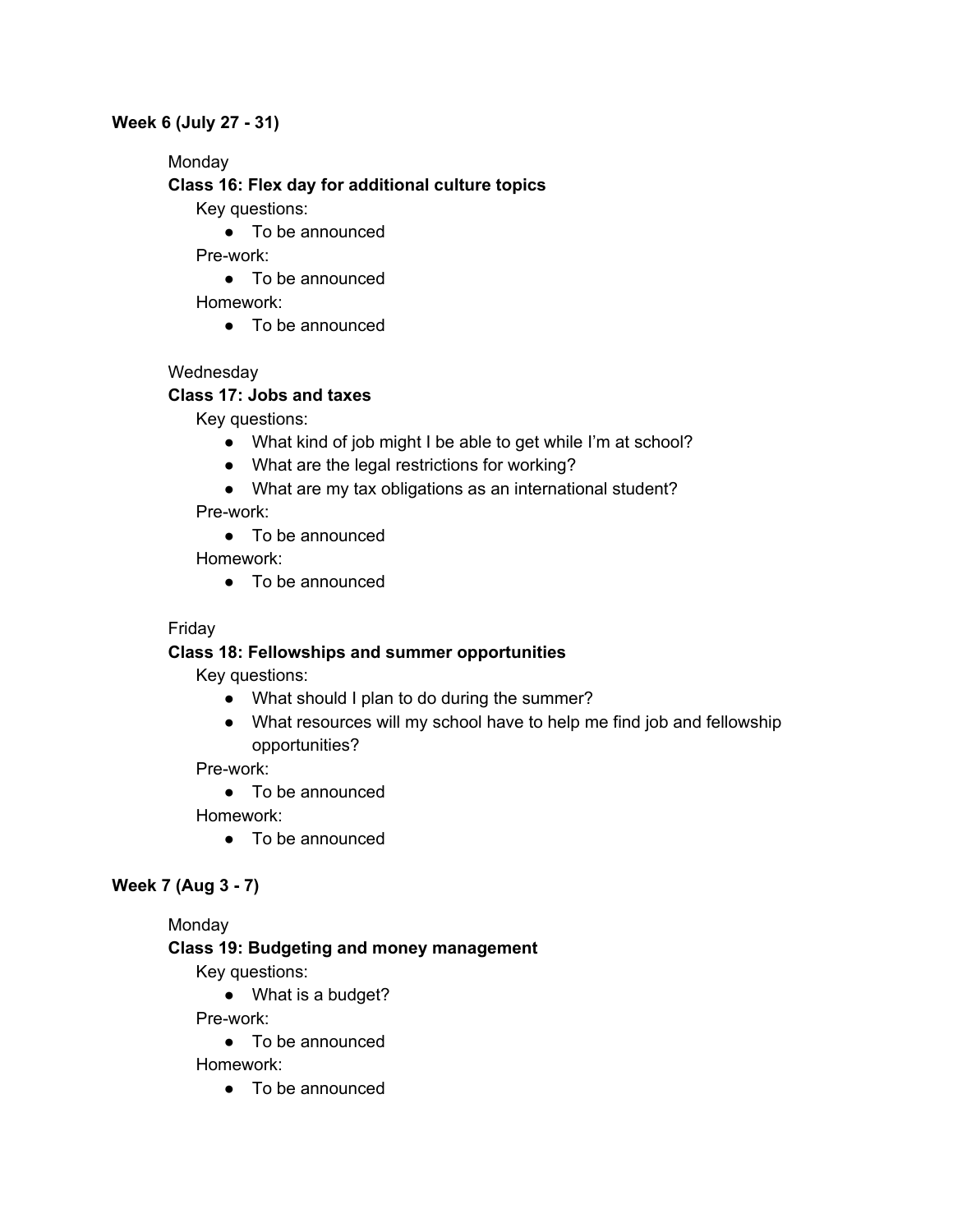#### **Wednesday**

#### **Class 20: Bank accounts and credit cards**

Key questions:

- How do I open a bank account? Checking and savings? (bank perks e.g. cash-back etc)
- What's the difference between a credit and debit card? (What's credit?) Pre-work:
	- To be announced

Homework:

● To be announced

## Friday

**Class 21: Travel**

Key questions:

- What should I pack with me when I travel?
- How do I navigate an airport and public transportation?

Pre-work:

● To be announced

Homework:

● To be announced

### **Week 8 (Aug 10 - 14)**

Monday

### **Class 22: Arrival**

Key questions:

- What things will I need to purchase when I arrive?
- How do I get a phone? What's a phone plan? How can I call home cheaply?
- How do I get a laptop?

Pre-work:

● To be announced

Homework:

● To be announced

### **Wednesday**

### **Class 23: Writing emails, winter**

Key questions:

- How do I write a formal email?
- How do I navigate winter and the cold weather?

Pre-work:

● To be announced

Homework: